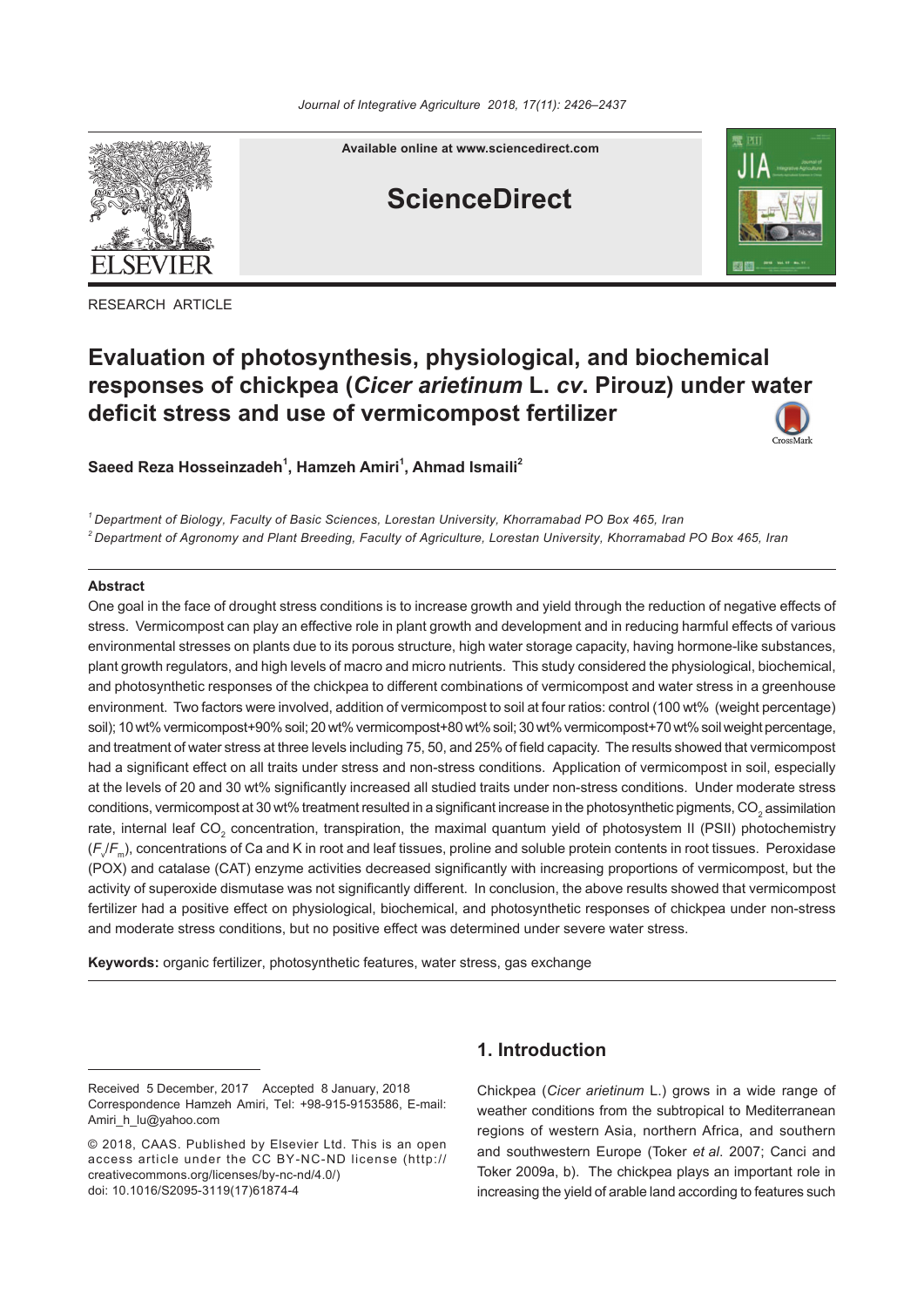as nitrogen fixation, root induction depth, and effective use of rainwater (Ganjeali *et al*. 2011; Hosseinzadeh *et al*. 2016).

Environmental stresses are the most important factor that limits crop production of chickpea. The most critical environmental stresses that have a negative effect on crop production are water and heat stresses (Rahbarian *et al*. 2011; Amiri *et al*. 2017). Although, chickpea in comparison with other legumes is more resistant to water stress but water stress is the main factor in reducing the physiological and morphological characteristics (Ganjeali and Nezami 2008). Responses of plants to water stress are different and depend on the intensity and period of stress. These responses are of two types: 1) Water shortage in low intensity (moderate stress) leads to transpiration reduction, disruption of water translocation from roots to shoots, reduction of photosynthetic pigments, reduction of the photosynthetic products which ultimately lowers crop and morphological traits (Hosseinzadeh *et al.* 2016). The effect of water stress on the CO<sub>2</sub> assimilation rate, internal CO $_{\textrm{\tiny{2}}}$  concentration, photosystem II (PSII) photochemical efficiency and water use efficiency has been reported for many plants, including canola (Kauser *et al*. 2006), cotton (Mssacci *et al*. 2008), tomato (Bender-Özenc 2008), lentil (Ahmadpour *et al*. 2016), and chickpea (Rahbarian *et al*. 2011). 2) Water shortage in high intensity (severe stress) that produces reactive oxygen species (ROS) in plants; it has a detrimental effect on D1 protein of PSII, chlorophyll content, electron transport and production of high-energy molecules such as adenosine triphosphate (ATP) and nicotinamide adenine dinucleotide phosphate (NADPH) (Pagter *et al*. 2005). Severe water stress by reducing the absorption of water from the soil by the roots undermines the sap translocation in the phloem which ultimately leads to a significant decline in morphological features, nutrient uptake, and antioxidant enzymes activity (Armand *et al*. 2016). Osmotic regulation is active accumulation of soluble substances in soil by plants in response to water deficit stress. Previous studies showed that there is a significant correlation in plants. between growth and the ability to osmoregulation (Hu and Schmidhalter 2005). Of many plants, use of organic solute such as proline, soluble protein, mineral ions particularly Ca and K for osmotic regulation (Cakmak 2005). As mentioned above, severe water deficit stress is accompanied with oxidative stress; therefore, stress relief mechanisms play an important role in reducing oxidative stress and increased resistance to water stress (Ahmed *et al*. 2002). Catalase (CAT), peroxidase (POX), and superoxide dismutase (SOD) are the most important antioxidant defense system and play a key role in removal of free radicals (Armand *et al*. 2016).

Vermicompost production is a method of converting organic waste into usable material in which species of earthworm (*Eisenia fetida*) are employed to stabilize organic waste (Atiyeh *et al*. 2002). Some species of earthworms consume decaying organic material and are able to convert this material to nutrient-rich compounds that form an environment in the soil that supports plant growth (Huerta *et al*. 2010). Vermicompost has a high porosity, high capacity of ventilation, good drainage and high water holding capacity (Atiyeh *et al*. 2002). In comparison with other organic fertilizers, vermicompost consists of high levels of nutrients such as nitrogen, phosphorus, potassium, calcium, and magnesium, as well as micronutrients such as iron, zinc, copper, and manganese (Hosseinzadeh *et al*. 2016). Vermicompost has humic substances, which comes out from worm excrement and researchers believe that the hormone-like activities of humic substances play a role in increasing the yield and growth of plants (Bowden *et al*. 2010). Several studies have shown that soil amended with organic matter lead to an increase in agricultural production, for the reason that increases absorption of nutrients, total enzymatic activity, cation exchange capacity and water hold (Lakhdar *et al*. 2009; Huerta *et al*. 2010).

There are numerous studies about the positive effects of vermicompost fertilizer on growth and yield characteristics of legumes whereas very few studies are available about the interaction of vermicompost fertilizer and water stress in Iran. Agricultural land in Iran is facing water stress and chickpea is an economically valuable crop that has a significant role in the human diet. Therefore, the present study aimed to investigate the interaction of vermicompost fertilizer and water stress on photosynthesis, physiological, and biochemical responses of chickpea.

## **2. Materials and methods**

#### **2.1. Experimental details**

The experimental was conducted to determine the effects of vermicompost and water stress on some photosynthesis, physiological, and biochemical traits of chickpea in 2015 at the University of Khatam Alanbia under the greenhouse conditions. The experimental design was randomized plot design with four replications. Each experimental unit was a pot (18 cm×12 cm) with 2.5 kg capacity and was planted seeds of chickpeaafter preparation treatments. The first treatment prepared four ratios of vermicompost (V) and soil (S) as follows: control (100 wt% (weight percentage) S); 10 wt% V+90 wt% soil; 20 wt% V+80 wt% soil; 30 wt% V+70 wt% soil, equivalent to: 0 (V)+2 500 g (S); 250 g (V)+2 250 g (S), 500 g (V)+2 000 g (S) and 750 g (V)+1 750 g (S), respectively. Table 1 summarizes the chemical properties of the soil and vermicompost used in the experiments.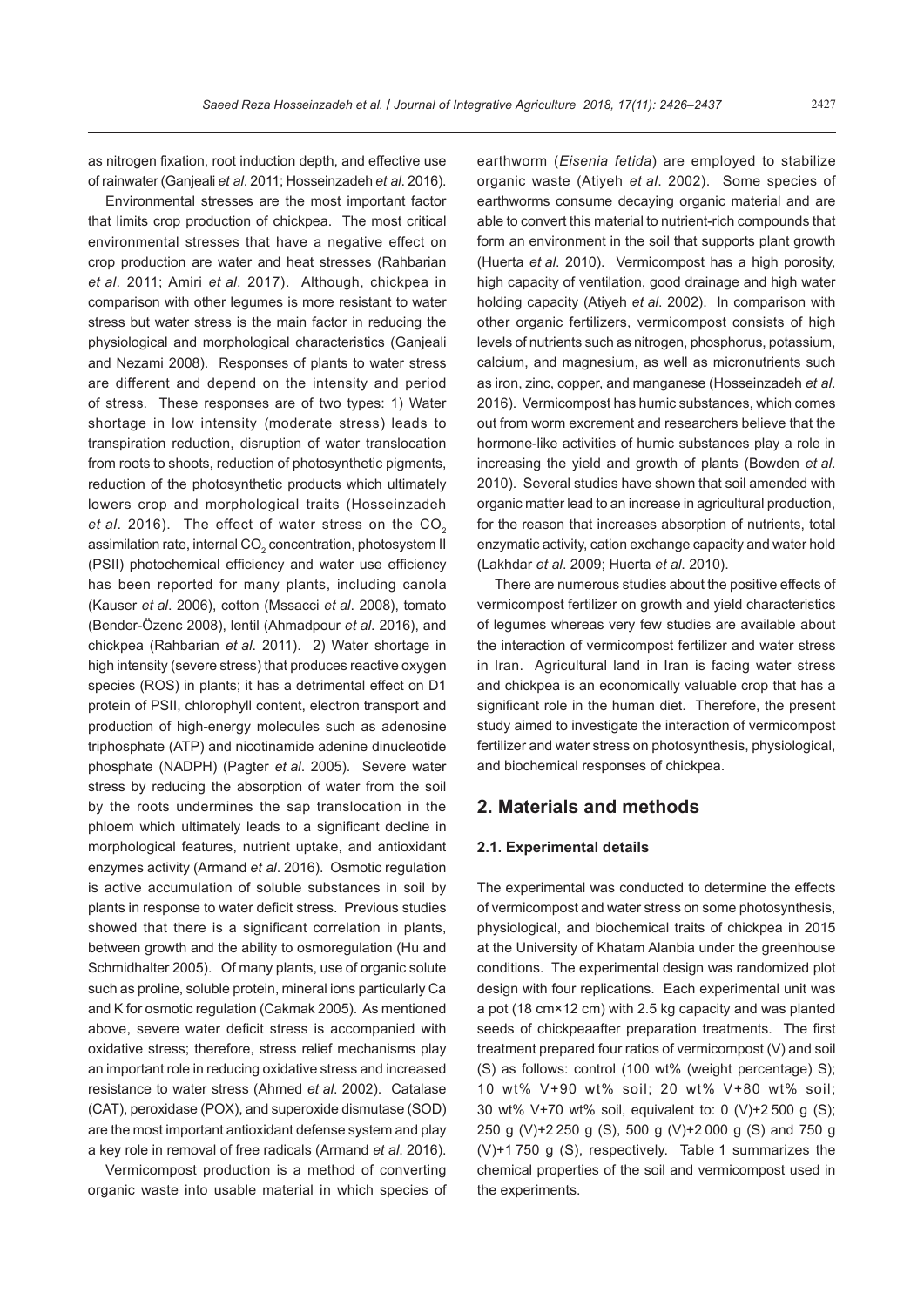| Sample       | $EC$ (dS m <sup>-1</sup> | рH | C/N              | P(% ) | (% , )<br>Cа | $K$ (%) | Fe $(% )$ | Total N $(%)$ | $Mg$ (%)         |
|--------------|--------------------------|----|------------------|-------|--------------|---------|-----------|---------------|------------------|
| Vermicompost | ن ا                      |    | $\mathcal{L}$ .5 | 0.9   | $\sim$       | $-$     | U.5       | 3.0           | 0.50             |
| Soil         |                          | .o | 14.9             | 0.03  |              |         | 0.004     | 1.5           | 0.0 <sup>4</sup> |

|  |  |  |  |  | <b>Table 1</b> Soil and vermicompost fertilizer characteristics used in the experiment <sup>1)</sup> |  |  |
|--|--|--|--|--|------------------------------------------------------------------------------------------------------|--|--|
|--|--|--|--|--|------------------------------------------------------------------------------------------------------|--|--|

 $<sup>1</sup>$  EC, electrical conductivity.</sup>

The second factor was water stress and treatments included the following; a control (non-stress, 75% of field capacity), moderate water stress (50% of field capacity) and severe water stress (25% of field capacity). Water stress levels were selected based on preliminary tests and the results of other researchers (Ganjeali *et al*. 2011; Rahbarian *et al*. 2011; Hosseinzadeh *et al*. 2016). Chickpea seeds (Pirouz cultivar) were soaked in water for 24 h, until be performed early germination and then transplanted in pots. The pots were maintained in growth chamber under standard conditions (25–30°C; 50–60% relative humidity; 14 h light/10 h dark photoperiod at 25°C light/20°C dark) that are similar to normal field conditions in the chickpea growing region of Iran. Sampling was conducted at the end of the growing season (about 45 days after planting) and shoot was separated of root.

### **2.2. Physiological parameters measurements**

In order to measure the photosynthetic pigments (Chl *a*, Chl *b*, Chl (*a*+*b*), and cartenoied), the method of Lichtenthaler (1987) was used. A total of 0.2 g of chickpea plant leaves were mixed with 4 mL of 80% acetone and centrifuged for 10 min with 3000 r min–1. Absorbances of the resultant supernatant were applied to determine the photosynthetic pigments. Samples absorbance was read at a wavelength of 647, 664, and 470 nm using a spectrophotometer (SPEKOL2000; Analytik Jena, Germany). The photosynthetic pigments were calculated using the following eqs.:

ChI 
$$
a=12.21OD_{664}-2.79OD_{647}
$$
 (1)

Chl 
$$
b=21.21OD_{647}-5.1OD_{664}
$$
 (2)

Carotenoid=(1 000OD<sub>470</sub>-1.8Chl *a*-85.02Chl *b*)/198 (3)  
Chl 
$$
(a+b)
$$
=Chl *a*+Chl *b* (4)

Measurement for levels of elements in root and leaf tissue in chickpea plant was taken by a flamephotometer device (Sherwood Scientific, Cambridge, United Kingdom) at the podding stage (Chapman and Patt 1982). According to this method, 0.05 g of powder obtained from the dried leaf and root of per treatment were mixed with 3 mL of concentrated nitric acid in a 100-mL Erlenmeyer. Then Erlenmeyers for 48–72 h were exposed *in vitro*. Finally, Erlenmeyers were then gently heated under a hood and on a thermal grill. Emission of white smokes and decolonization of the acidic solution signals the end of the digestion. Volume of the residual solution was increased to 50 mL with distilled

water. Concentration of cations using a standard curve was determined and its value measured in terms of g/100 g of tissue dry weight (DW).

#### **2.3. Photosynthetic parameters measurements**

The internal leaf CO<sub>2</sub> concentration (ppm), CO<sub>2</sub> assimilation rate ( $\mu$ mol m<sup>-2</sup> s<sup>-1</sup>), and transpiration (mmol H<sub>2</sub>O m<sup>-2</sup> s<sup>-1</sup>) were measured on the central sector of the youngest fullyexpanded leaf and non-detached young. Measurements were performed using a portable infrared gas analyzer (KR8700 system; Korea Tech Inc., Suwon., Korea). Conditions of the leaf chamber were adjusted with growth chamber (such as relative humidity, CO<sub>2</sub> concentration and leaf temperature). Measurement was carried out on the second and third leaves of the chickpea under uniform conditions for all plants.

The chlorophyll content in the leaves was determined by a portable leaf chlorophyll-meter (CCM-200 Plus, Opti-Sciences Inc., NH, USA). Chl was determined from averages taken from 10 readings per sample. Comply with equal conditions were used from the second uppermost leaf of per seedling.

The maximal quantum yield of PSII photochemistry ( $F_{\sqrt{F_{\text{m}}}}$ ) was conducted by chlorophyll fluorometer (Pocket PEA, Hansatech Instruments Ltd., King's Lynn, and Norfolk*,*  England). This instrument determined  $F_{\sqrt{F_m}}$  automatically, by equation of  $F_v/F_m = (F_m - F_o)/F_m$ .  $F_m$  and  $F_o$  were the maximum and initial fluorescence yields of dark-adapted leaves, respectively. The difference between the maximum fluorescence and initial fluorescence is  $F_{\rm v}$ , or variable fluorescence (Hosseinzadeh *et al*. 2016). Measurements were taken using the same leaf used for the chlorophyll content determination after 15 min of dark adaptation.  $F_{\sqrt{F}_m}$ ratio was calculated from averages taken from 10 readings per sample.

#### **2.4. Biochemical parameters measurements**

Proline assay was determined according to the method of Bates *et al*. (1973). For this purpose, root tissue (0.2 g) was homogenized with 4 mL of 3% of sulphosalicylic acid solution. Then, 2 mL of the above-mentioned solution was added to a mixture of reactive ninhydrin (2 mL) in acetic acid (2 mL), and incubated in boiling water for 1 h. After that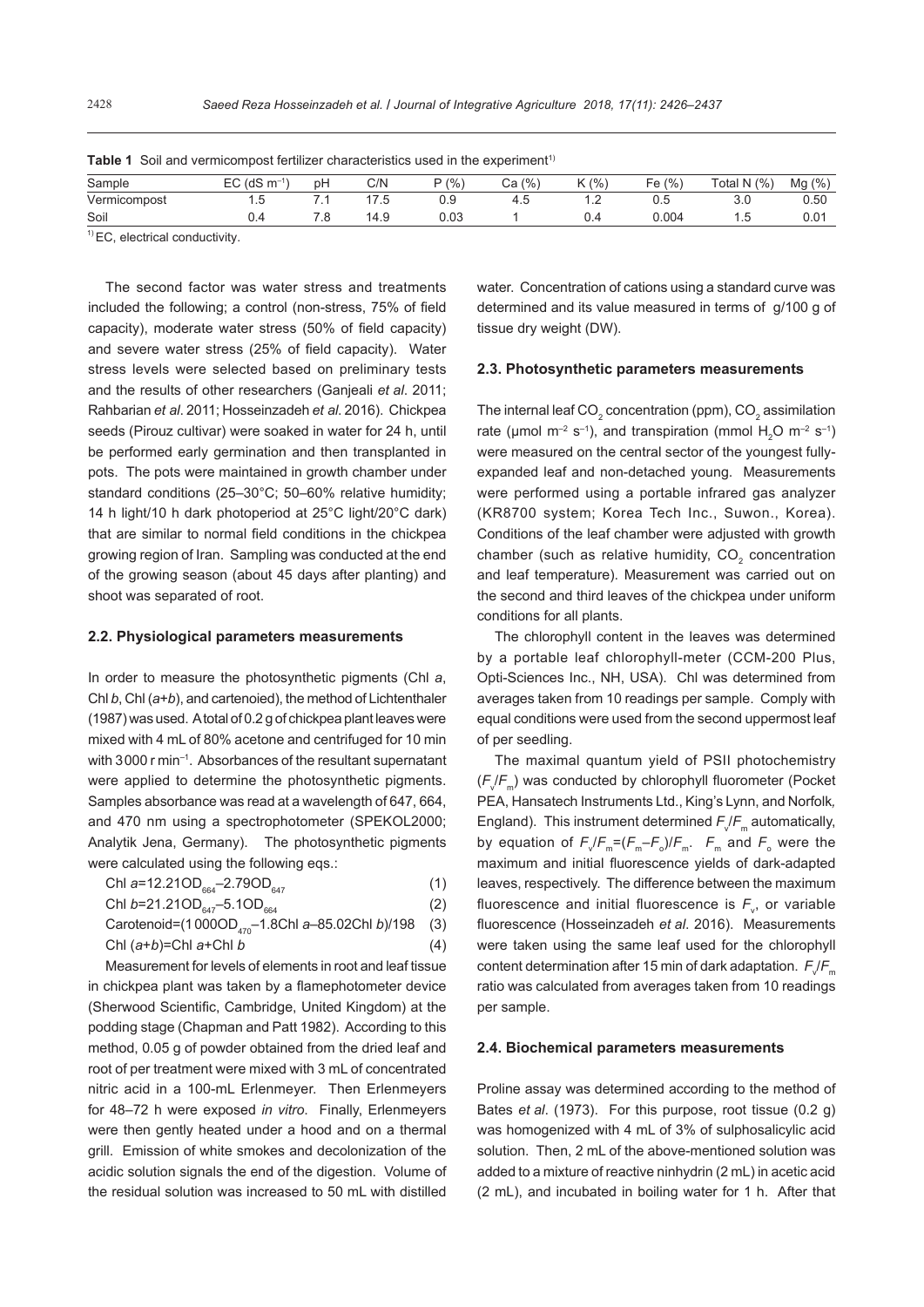duration, samples were immediately transferred into an ice container. After that duration, samples were immediately transferred into an ice container. After completion of the reaction, samples were allowed to settle until room temperature was reached. Samples were then added to toluene (4 mL) and the obtained solution was shaken strongly. The colored complex was applied to measure absorbance at 520 nm by spectrophotometer (Model SPEKOL 2000, Analyticiena, Germany). Finally, the proline content was calculated based on µmol per g of fresh weight (FW) according to the following eq.:

Prolin (µg mL<sup>-1</sup>)× $\frac{\text{Toloen (mL)}}{115.5 \text{ (µg \mu} \text{mol}^{-1})}$ / $\frac{\text{Sample (g)}}{5}$ Proline (μmol g–1 FW)=

Measurement of protein content in root tissue was conducted by Lowry (1951). This experiment is based on proteins hydrolysis and amino acids release that create colored complexes with Fulvin reagent. Finally, absorption of the samples at the 660 nm wavelength was recorded by spectrophotometer (Model SPEKOL 2000, Analyticjena, Germany). The protein concentration in each sample was determined using the standard curve of bovine serum albumin and protein calculated according to the mg g–1 DW.

Peroxidase (EC 1.11.1.7, POX) activity was assessed through Holy (1972) method. The 0.2 mol L<sup>-1</sup> acetate buffer (pH=5) with 3%  $H_2O_2$ , benzidin 0.2 mmol L<sup>-1</sup> in methanol (50%) and 0.1 mL enzyme extract were mixed in an ice buckets. Photo absorption curve of the samples was plotted using spectrophotometer per 30 s for 3 min at a wavelength of 530 nm. The enzyme unit was defined using the standard curve of protein, for µmol mL<sup>-1</sup>  $H_2O_2$  decomposed per min at 25°C.

Method of Beauchamp and Fridovich (1971) was used for measuring superoxide dismutase (EC 1.15.1.1, SOD) activity. For this purpose, 50 mmol L<sup>-1</sup> of phosphate buffer solution was prepared and then the compositions of 0.1 mmol  $L^{-1}$  of EDTA, 75 mmol  $L^{-1}$  of nitroblue tetrazolium (NBT), 13 mmol  $L^{-1}$  of methionine, and 4 mmol  $L^{-1}$  of riboflavin were added respectively. Finally, the reaction started with addition of 0.1 mL of the extract under the fluorescent lamp light. After 15 min, the absorption of the samples at a wavelength of 560 nm was read by spectrophotometer (Model SPEKOL 2000, Analyticjena, Germany). A unit of the SOD activity is equal to 50% inhibition of the NBT color change in the light. The enzymatic activity was defined according to the enzyme unit in total amount of protein (mg) per 100 mL of the extract.

To measure activity of catalase enzyme (EC 1.11.1.6, CAT), the method of Candlee and Scandalios (1984) was used. First, 2.5 mL of potassium phosphate 50 mmol L–1 and 0.3 mL of 3%  $\rm H_2O_2$  were mixed together in an ice container. Then, 2.0 mL of enzyme extract was added immediately.

Absorbance variation curve at 240 nm was determined for 3–4 min. Enzyme activity was calculated from the change in absorbance and expressed as mg protein–1 min−1.

#### **2.5. Statistical analysis**

All data were statistically analyzed using MSTAT-C version 4 (1987). Duncan's multiple range test by using MSTAT-C software was performed to confirm the variability of results and for the determination of significant (*P*≤0.05) difference between treatment groups.

## **3. Results and discussion**

## **3.1. Photosynthetic pigments**

The comparison of means showed that under non-water stress conditions, levels of vermicompost resulted in a significant increase in Chl *a* compared with the control but under severe water stress, there was no significant difference between control and vermicompost treatments. Under moderate stress, 30% vermicompost treatment compared with the control treatment resulted in a significant increase. Results for the interaction of vermicompost fertilizer and water stress on the Chl *b* showed that vermicompost levels in all stress treatment had no significant difference compared to those in control levels but Chl *b* content decreased under severe stress compared to that under non-stress conditions. The review of the data associated with the totall chlorophyll content shows that under non-stress conditions, total chlorophyll content had a significant increase by using vermicompost fertilizer (10, 20, and 30 wt% of vermicompost). Under moderate and severe water stresses, there was no statistically significant difference in comparison between control and vermicompost treatments (Table 2). Means comparison on carotenoeid content showed that under non-stress and moderate stress, vermicompost treatments resulted in a significant increase in content of carotenoeid in comparison with control. Under severe water stress, the highest and lowest concentrations of carotenoeid were observed for the treatment at 30 wt% and control, respectively (Table 2).

Chlorophyll content is known as the tolerance index to water stress in plants (Hosseinzadeh *et al*. 2016). In a study on the effects of water stress in chickpea genotype, Rahbarian *et al*. (2011) reported that by reducing the amount of available water, chlorophyll contents (Chl *a*, Chl *b*, carotenoied, and Chl (*a*+*b*)) decreased in leaf tissues. It is proved that under water conditions, the uptake of Mg and Fe from soil is reduced (Armand *et al*. 2016). Mg participates in the chlorophyll synthesis directly. For the reason that, reducing the uptake of Mg ion is associated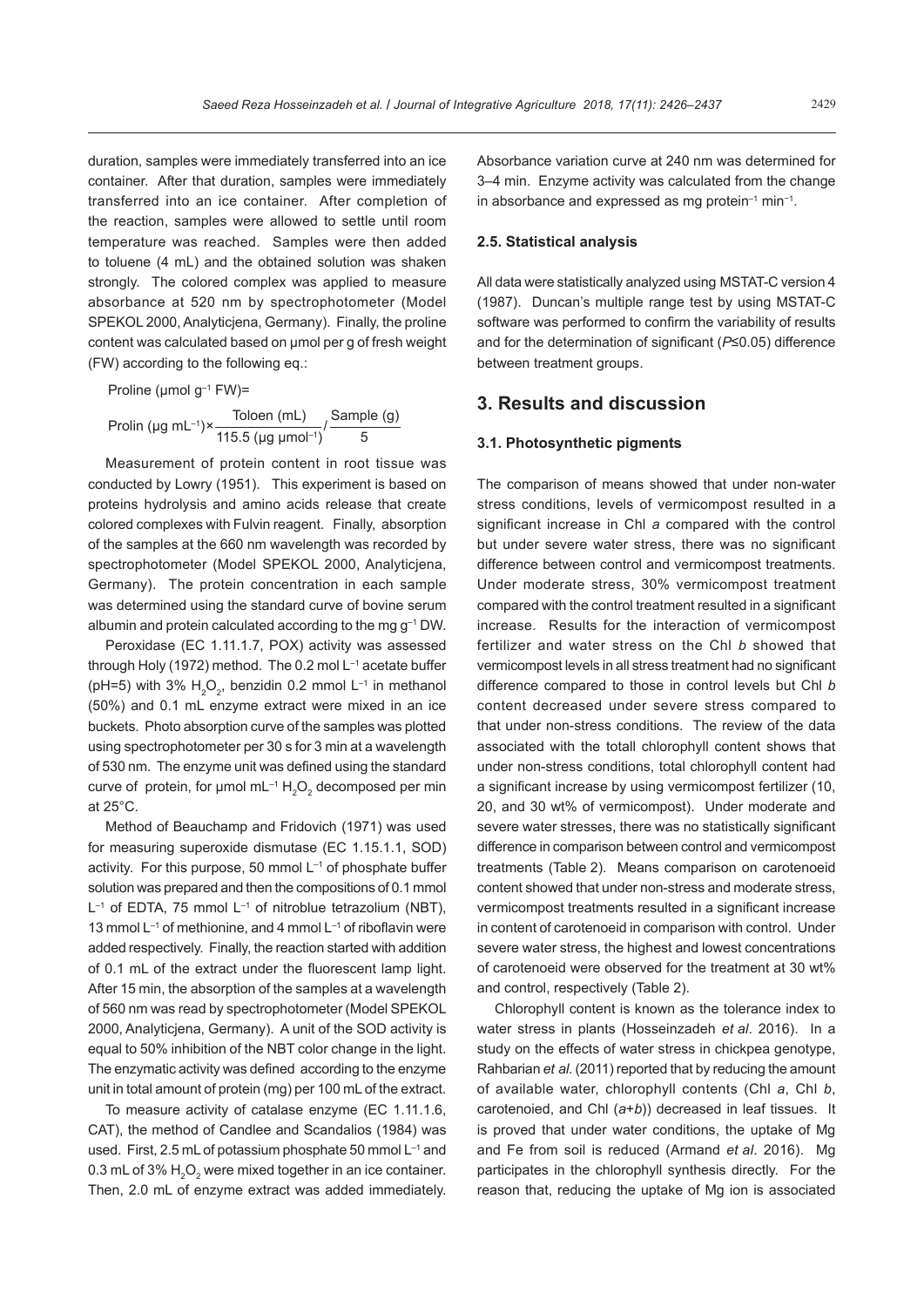| Treatment and vermicompost $(V)^{2}$       | Chlorophyll a    | Chlorophyll b      | Carotenoid        | Chlorophyll $(a+b)$ |
|--------------------------------------------|------------------|--------------------|-------------------|---------------------|
|                                            | $(mg g^{-1} FW)$ | $(mq q^{-1}$ FW)   | $(mg g^{-1} FW)$  | $(mg g^{-1} FW)$    |
| Non-water stress (75% field capacity)      |                  |                    |                   |                     |
| Control                                    | 4.19 cdef        | 1.90a              | 2.80 <sub>b</sub> | 6.10 bcd            |
| 10 wt%                                     | 5.93a            | 1.84ab             | 3.59a             | 7.78 a              |
| 20 wt%                                     | 5.77 ab          | 1.89a              | 3.82a             | 7.66 a              |
| 30 wt%                                     | 5.96 a           | 1.92a              | 3.87a             | 7.88 a              |
| Moderate water stress (50% field capacity) |                  |                    |                   |                     |
| Control                                    | 3.75 def         | 1.73 <sub>bc</sub> | $1.95$ de         | 5.48 bcde           |
| 10 wt%                                     | 4.80 bcde        | 1.71c              | $2.60$ bc         | 6.51 <sub>b</sub>   |
| 20 wt%                                     | 4.82 bcd         | 1.73 <sub>bc</sub> | 2.65 <sub>b</sub> | 6.22 bc             |
| 30 wt%                                     | 4.86 bc          | 1.69c              | 2.68 <sub>b</sub> | 6.55 b              |
| Severe water stress (25% field capacity)   |                  |                    |                   |                     |
| Control                                    | 3.43f            | 1.24 <sub>d</sub>  | 1.54e             | 4.68e               |
| 10 wt%                                     | 4.03 cdef        | 1.21 <sub>d</sub>  | $2.03$ de         | 5.25 cde            |
| 20 wt%                                     | 3.73 ef          | 1.23d              | $2.00$ de         | 4.96 de             |
| 30 wt%                                     | 3.41f            | 1.21 <sub>d</sub>  | 2.11 cd           | 4.63 e              |

|  | Table 2 Means comparison of different vermicompost ratios on physiological features of chickpea under water stress <sup>1)</sup> |  |
|--|----------------------------------------------------------------------------------------------------------------------------------|--|
|--|----------------------------------------------------------------------------------------------------------------------------------|--|

<sup>1)</sup> FW, fresh weight.<br><sup>2)</sup> Ratios of V to soil: control (100 wt% (weight percentage) soil); 10 wt% V+90 wt% soil; 20 wt% V+80 wt% soil; 30 wt% V+70 wt% soil. Difference between the data of each column followed by the same letter was not statistically significant (*P*<0.05).

with reduction of chlorophyll synthesis (Hosseinzadeh *et al*. 2016). The most important effects of water stress are increase in free radicals that it makes peroxidation and decomposition of chlorophyll, especially Chl *a* (Flexas and Medrano 2008). Vermicompost organic fertilizer provides some microelements (such as Fe, Cu, Mn, and Zn) that as prosthetic groups are for antioxidant enzymes. Antioxidant enzymes including CAT, POX, and SOD play an important role in the destruction of free radicals (Ahmed *et al*. 2002). A survey of the literature reveals that vermicompost fertilizer contains higher levels of nutrients such as nitrogen, phosphorus, potassium, calcium, and magnesium, and micronutrients such as iron, zinc, copper, and manganese than other organic fertilizers (Tognetti *et al*. 2005; Suthar 2009). A decrease in the chlorophyll *a* and *b* contents in response to water stress may influence the nitrogen metabolism for biosynthesis of nitrogenous compounds such as proline during osmotic regulation (Flexas and Medrano 2008). An increase in the proline content inhibits glutamate and glutamate is a major participant in the biosynthesis of Chl *a* (Redy *et al*. 2003). It appears that vermicompost and compost organic fertilizers maintain the availability of water and nutrients such as K and N that are involved in the regulation of osmotic pressure. Therefore, glutamate is less in the synthesis of proline and is maintained leaf chlorophyll content. Chlorophylls are sensitive to oxidation and carotenoids play a role in the protection of chlorophylls (Loggini *et al*. 1999). It is recognized that carotenoids are more stable than chlorophylls but under water stress reduced (Loggini *et al*. 1999). Reduction of photosynthetic pigments at the flowering and poding stages of chickpea under water stress conditions, the reasons are more

allocation products produced by photosynthesis to flowering and podding stages, reduction the transfer of necessary products to leaves and reduction of leaf growth (Ganjeali and Kafi 2007; Guerfel *et al*. 2008). Studies of olea (*Olea paniculata* L.) and bean (*Phaseolus vulgaris* L.) reported that water stress has a detrimental effect on Chl *a*, Chl *b* and carotenoeid (Redy *et al*. 2003; Zlatev and Yordanov 2004; Guerfel *et al*. 2008). Carotenoid content is proportional to the content of chlorophyll that protects it (Redy *et al*. 2003). Therefore, increased carotenoid contents at vermicompost treatments (10, 20, and 30 wt%) are associated with increased chlorophyll contents.

## **3.2. Concenteration of Na, K, and Ca in leaf**

Comparison of means results on K concenteration showed that at all levels of water stress (non-stress, moderate and severe stress), the use of vermicompost at 20 and 30 wt% treatments significantly increased control levels (Table 3). Results on leaf Ca concentrations showed that under all levels of water stress, Ca concenteration was significantly affected by vermicompost treatments (10, 20, and 30 wt%) compared with the control treatments (Table 3). For leaf Na concenteration, no significant difference was observed between comparison of means of the interactions of vermicompost and water stress (Table 3). One sign of water stress resulting from water deficit or salt stress in plants is wilting due to lack of potassium, and this wilting is known to be variable according to genotype (Cakmak 2005). Water stress decreases nutrient uptake by roots and affects the transfer of materials to stems; this is caused by limited rate of transpiration, active transport and reduced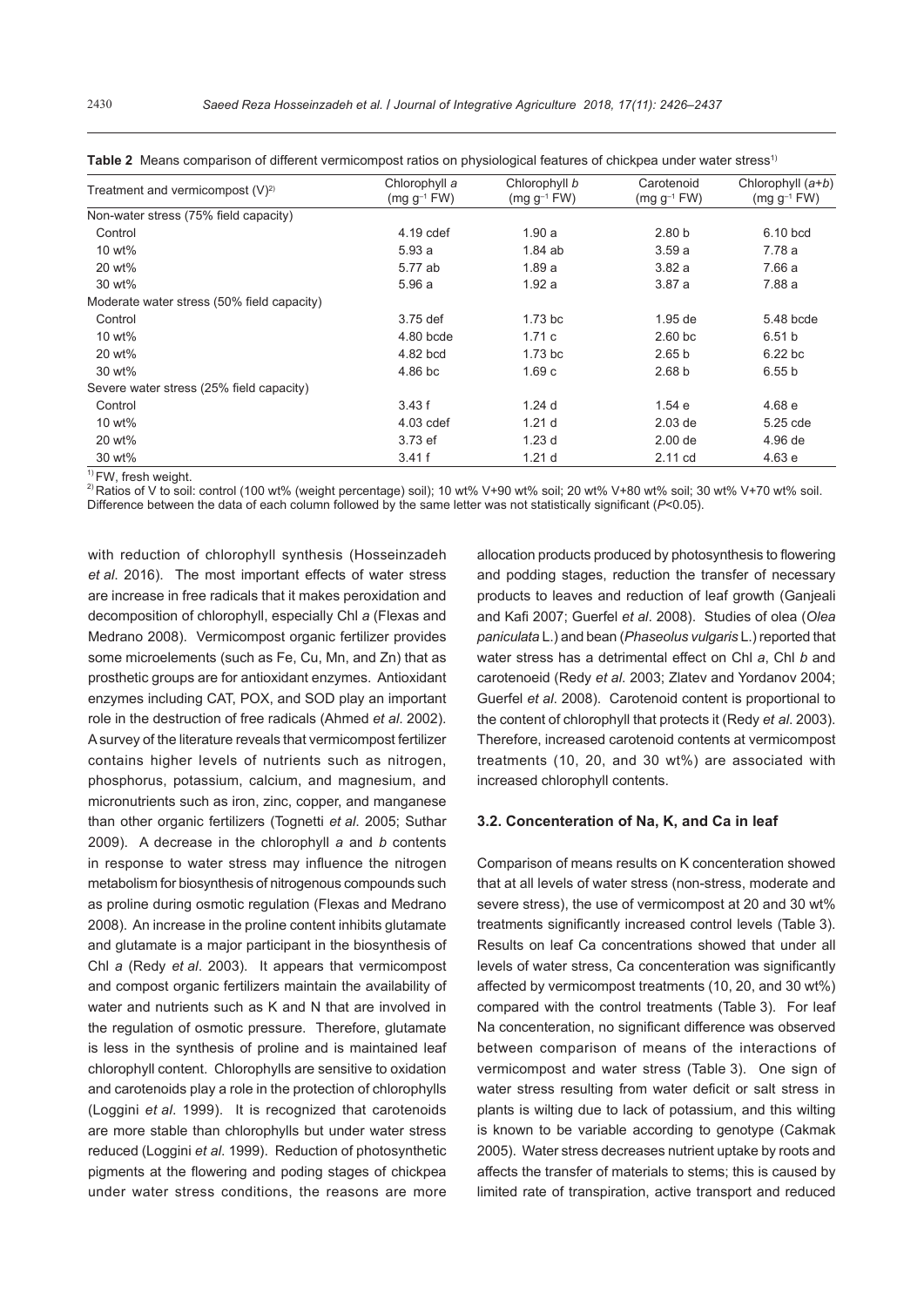|                                            | Leaf Ca                     | Leaf K                      | Leaf Na                     | Root Ca                     | Root K                      | Root Na                     |
|--------------------------------------------|-----------------------------|-----------------------------|-----------------------------|-----------------------------|-----------------------------|-----------------------------|
| Treatment and vermicompost $(V)^2$         | (g 100 $q^{-1}$ leaf<br>DW) | (g 100 $g^{-1}$ leaf<br>DW) | (g 100 $g^{-1}$ leaf<br>DW) | (g 100 $q^{-1}$ leaf<br>DW) | (g 100 $g^{-1}$ leaf<br>DW) | (g 100 $q^{-1}$ leaf<br>DW) |
| Non water stress (75% field capacity)      |                             |                             |                             |                             |                             |                             |
| Control                                    | 0.633q                      | 2.89 cde                    | 0.829a                      | 2.40 <sub>b</sub>           | $1.13$ ef                   | 2.66e                       |
| 10 wt%                                     | 1.193 ef                    | 4.13 b                      | 0.890a                      | 3.11a                       | 2.75 <sub>b</sub>           | 2.41e                       |
| 20 wt%                                     | 1.213 ef                    | 4.29 ab                     | 0.885a                      | 3.07a                       | 3.50a                       | 2.59e                       |
| 30 wt%                                     | 1.400 cde                   | 4.61a                       | 1.182a                      | 3.33a                       | 3.23a                       | 2.51e                       |
| Moderate water stress (50% field capacity) |                             |                             |                             |                             |                             |                             |
| Control                                    | 0.690q                      | $2.50$ de                   | 0.835a                      | 2.24 <sub>b</sub>           | $1.14$ ef                   | 5.17 bcd                    |
| 10 wt%                                     | 1.283 def                   | 4.05 <sub>b</sub> c         | 0.842a                      | 3.21a                       | 2.06c                       | 4.66 cd                     |
| 20 wt%                                     | 1.537 cde                   | 4.12 b                      | 0.901a                      | 3.23a                       | 1.82 cd                     | 4.74 cd                     |
| 30 wt%                                     | $2.117$ ab                  | 4.15 b                      | 0.883a                      | 3.38a                       | 2.10c                       | 3.57d                       |
| Severe water stress (25% field capacity)   |                             |                             |                             |                             |                             |                             |
| Control                                    | 0.813q                      | 2.04e                       | 0.868a                      | 2.23 <sub>b</sub>           | 1.01f                       | 6.17 a                      |
| 10 wt%                                     | 1.717 bcd                   | 3.49 bcde                   | 0.915a                      | 3.24a                       | $1.52$ de                   | 5.54 abc                    |
| 20 wt%                                     | 1.787 abc                   | 3.44 bcd                    | 0.931a                      | 3.14a                       | 1.60d                       | 5.68 ab                     |
| 30 wt%                                     | 2.240a                      | 3.76 bc                     | 0.884a                      | 3.36 a                      | 1.58d                       | 5.69 ab                     |

**Table 3** Means comparison of different vermicompost ratios on mineral nutrient content of chickpea under water stress1)

<sup>1)</sup> DW, dry weight.<br><sup>2)</sup> Ratios of V to soil: control (100 wt% (weight percentage) soil); 10 wt% V+90 wt% soil; 20 wt% V+80 wt% soil; 30 wt% V+70 wt% soil. Difference between the data of each column followed by the same letter was not statistically significant (*P*<0.05).

damage to membrane permeability. Absorption of nutrients from the soil is directly related to water status of the soil, in that the flow of nutrients from the soil to the root decreases under conditions of moisture deficit (Arndt *et al.* 2001). K<sup>+</sup> ion is a major and necessary element for plant growth. It plays different roles, particularly in plants that require increasing resistance to environmental stress and pests, protein synthesis, photosynthesis, osmotic adjustment, transpiration control by opening and closing the stomata, and anionic and cationic exchange (Hafsi *et al*. 2007). A study on the effects of water stress and salinity on plants reported that mobility of K is reduced under conditions of water deficit (Hu and Schmidhalter 2005; Hafsi *et al*. 2007). Osuagwu *et al*. (2010) reported that water stress decreased levels of K and Ca in leaves of the *Ocimum gratissimum* plant, which may have been caused by movement of these elements from leaves to roots as these two elements act as osmotic protectors. An important role of Ca ions in plants is functioning as a secondary messenger and as such, these ions are involved in a wide variety of signal transduction pathways, so it may be an important component of plant response to water deficit stress (Hafsi *et al*. 2007). It seems that negative effects of water deficit stress in sensitive plants are from disrupted signal transduction pathways, in which Ca ions have a role. Bender Özenc (2008) reported that farmlands are facing with water stress, have shortages of N, P, Ca, and K. Adding vermicompost to dry farmland can enrich the rhizosphere with macro and micro nutrients that will compensate for any lack. Studies have shown that the cytokinin hormone increases potassium uptake in *Ziziphus rotundifolia* (Arndt *et al*. 2001). Vermicompost contains plant growth hormones such as cytokinin and research has shown

that the cytokinin hormone increases K uptake (Ilan 1971). Therefore, vermicompost containing high levels of nutrients, plant hormones, and with good water storage capacity leads to improved uptake of nutrients that serves to reduce the detrimental effects of drought stress.

## **3.3. Concenteration of Na, K, and Ca in root**

Comparison of means on K and Ca consentration in root tissue showed that vermicompost at all treatments has a positive effect on this trait so that under stress treatments (moderate, severe and non-stress), vermicompost levels significantly increased (Table 3). Vermicompost treatments had no significant effect on root Na concenteration but moderate and severe water stress led to a significant increase this trait compred with non-stress (Table 3). In this study, the shortage of water in the soil reduced root  $K^+$ concenteration. The cause of decreased K under water stress, is decreased its solubility that subsequently reduced its absorption by plant roots. However, colloids in the soil strongly absorb K and prevent its absorption by the root (Osuagwu *et al*. 2010). Due to the suitable physical and chemical properties of vermicompost fertilizer, the use of this fertilizer led to an increase in K and Ca absorption by the roots. Jat and Ahlawt (2006) reported that use of vermicompost fertilizer resulted in increased Ca uptake by chickpea root and this result is in accordance results of the present study. Na is among soluble cations in soil of arid and semi-arid areas. Most plants are sensitive to a high concentration of Na, because it undermines the stability of ions within plant cells and leads to poor membrane function and disrupted metabolic reactions (Tester and Davenport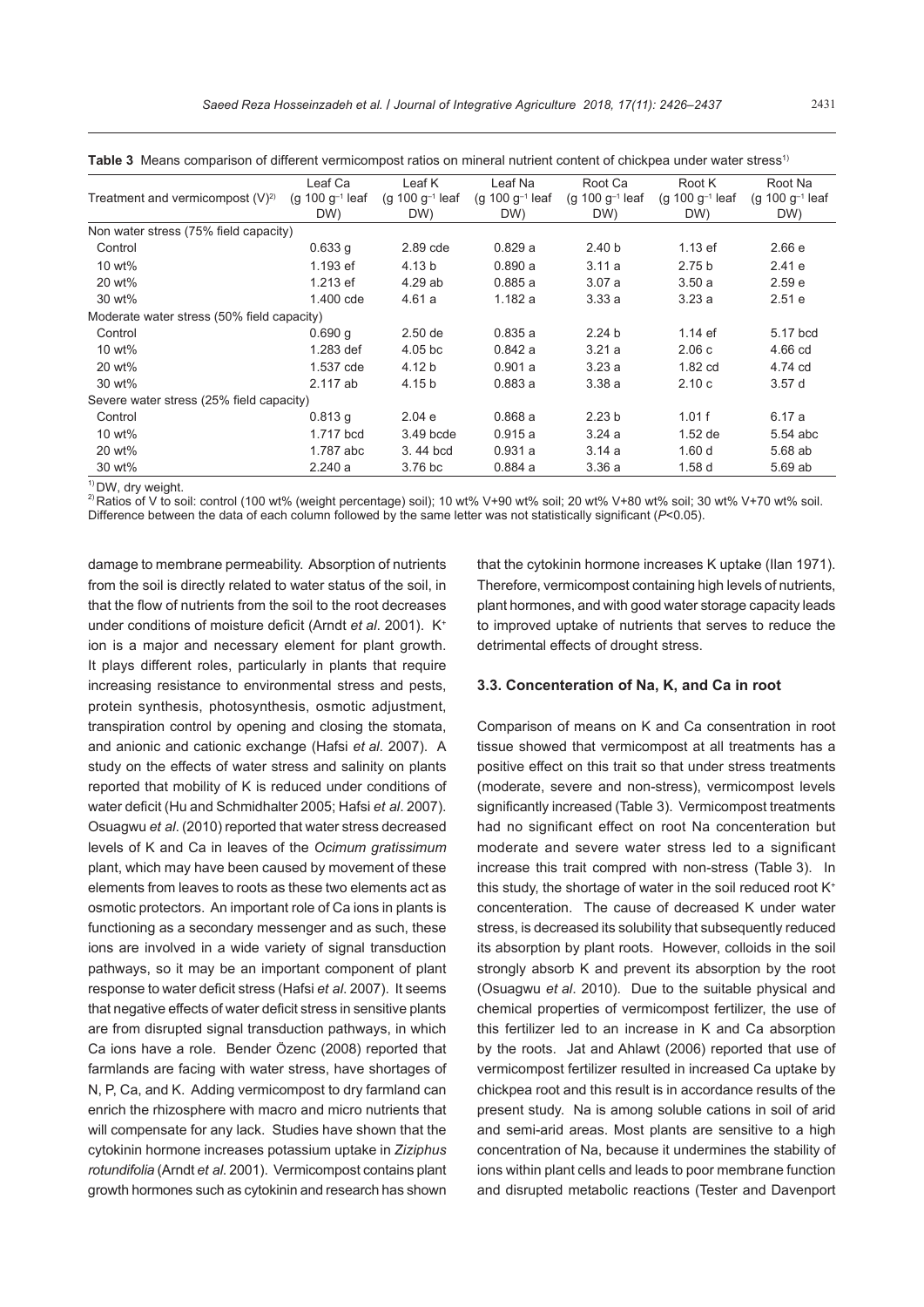2003). High levels of accumulations of Na, cause the possibility of toxicity in the root, so the rate of photosynthesis is significantly reduced and that has the effect reducing productivity causing low yield (Song and Fujyiama 1996). Studies have reported that Na content in the root increases under water stress (Ahmadpour *et al*. 2016). A plant under water stress will attempt to expel sodium through the vacuole in order to avoid toxicity (Armand *et al*. 2016). Generally, it is found that Na content in roots will increase under conditions of moderate and severe water stress.

## **3.4. Photosynthetic parameters**

Comparison of data related to the  $F_{\!\sqrt{F}_\mathsf{m}}$  ratio showed that under non-stress conditions, 20 and 30 wt% vermicompost levels significantly increased this ratio compared with control but under moderate and severe water conditions, levels of vermicompost had no significant differences (Table 4). The  $\mathsf{F}\mathsf{\scriptstyle\sqrt{F}_m}$  ratio is a suitable index for evaluating PSII in plants exposed to environmental stresses such as water and heat stress (Hosseinzadeh *et al.* 2016). The  $F_{\tiny \sqrt{F_m}}$  test is designed to allow the maximum amount of the light energy to take the fluorescence pathway. It compares the dark-adapted leaf pre-photosynthetic fluorescent state, called the minimum fluorescence or  $F_{\circ}$ , to the maximum fluorescence called  $F_m$ . In the maximum fluorescence, the maximum number of reaction centers have been reduced or closed by a saturating light source (Baker 2008). In general, the greater the plant stress, the fewer open reaction centers available, and the  $F_{\!\sqrt{F}_\mathfrak{m}}$  ratio is lowered. The difference between the maximum fluorescence and the minimum fluorescence is  $F_{\tiny{v}}$ , or variable fluorescence.  $F_{\tiny{v}}/F_{\tiny{m}}$  is a normalized ratio created by dividing variable fluorescence by the maximum fluorescence (Baker 2008). Lu *et al*. (2002) and Rahbarian *et al*. (2011) reported that corn and chickpeas under water stress had a decrease in  $F_{\sqrt{F_{\text{m}}}}$  over the treatments under non-water stress. Under water stress conditions,  $D_1$  protein of PSII, reaction centers of PSII, and oxygen-evolving complex are destroyed (Lu *et al*. 2002). Vermicompost features desirable properties such as a high capacity for holding water and cation exchange, increased absorption of nutrients and other beneficial physical, chemical, and biological properties, which increase the stability of the photosynthetic system of plants (Hosseinzadeh *et al*. 2016). The use of vermicompost, led to a decrease reactive oxygen species (ROS) production, increased accessibility to nutrients and the required elements for biochemical activity (Lakhdar *et al*. 2009).

Table 4 shows that vermicompost treatments under non-stress and severe stress conditions had no significant difference in leaf  $CO<sub>2</sub>$  concenteration but under moderate stress, 10 wt% level of vermicompost increased significantly over that for the control. Numerous studies on legumes such as chickpea, bean, and lentil have shown that stomatal closure affected by water stress decreases leaf CO<sub>2</sub> concenteration (Parsa and Bagheri 2008; Armand *et al*. 2016). Stomatal closure during the water stress occurs, in order to reduce water loss but due to decreased of leaf  $CO<sub>2</sub>$  concenteration leads to a significant decrease in photosynthesis (Flexas and Medrano 2008). The researchers reported that the use of vermicompost fertilizer lead to increased presence of microbial populations, such as mycorrhizal symbiosis, actinoiomycetes and fungal spores for plant roots (Bender Özenç 2008; Hosseinzadeh *et al*.

| <b>Table 4</b> Means comparison of different vermicompost ratios on photosynthetic features of chickpea under water stress |
|----------------------------------------------------------------------------------------------------------------------------|
|----------------------------------------------------------------------------------------------------------------------------|

| Treatment and vermicompost $(V)^{1}$       | $F_v/F_m^{2)}$ | Leaf CO <sub>2</sub> concentration<br>(ppm) | CO <sub>2</sub> assimilation<br>( $\mu$ mol m <sup>-2</sup> s <sup>-1</sup> ) | Transpiration rate<br>$(mq dm^{-2} h^{-1})$ |
|--------------------------------------------|----------------|---------------------------------------------|-------------------------------------------------------------------------------|---------------------------------------------|
| Non-water stress (75% field capacity)      |                |                                             |                                                                               |                                             |
| Control                                    | $0.793$ bc     | 522.2 a                                     | 7.13 bc                                                                       | 87.60 bc                                    |
| 10 wt%                                     | $0.816$ ab     | 524.9 a                                     | 8.64a                                                                         | 122.10 ab                                   |
| 20 wt%                                     | 0.839a         | 520.3 a                                     | 8.96 a                                                                        | 139.90 a                                    |
| 30 wt%                                     | 0.825a         | 526.5 a                                     | 8.95a                                                                         | 149.60 a                                    |
| Moderate water stress (50% field capacity) |                |                                             |                                                                               |                                             |
| Control                                    | 0.780c         | 442.8 c                                     | 5.03c                                                                         | 74.04 c                                     |
| 10 wt%                                     | 0.789c         | 467.7 b                                     | 7.53 <sub>b</sub>                                                             | 115.30 ab                                   |
| 20 wt%                                     | 0.788c         | 452.5 bc                                    | 7.84 b                                                                        | 118.80 ab                                   |
| 30 wt%                                     | 0.789c         | 445.6 c                                     | 7.56 b                                                                        | 120.20 ab                                   |
| Severe water stress (25% field capacity)   |                |                                             |                                                                               |                                             |
| Control                                    | 0.706d         | 413.3 d                                     | 5.16c                                                                         | 72.04 c                                     |
| 10 wt%                                     | $0.703$ d      | 412 d                                       | 6.54 bc                                                                       | 84.97 c                                     |
| 20 wt%                                     | 0.709d         | 416.8 d                                     | 6.17 bc                                                                       | 83.44 c                                     |
| 30 wt%                                     | $0.703$ d      | 415.8 d                                     | 7.29 b                                                                        | 89.43 bc                                    |

<sup>1)</sup> Ratios of V to soil: control (100 wt% (weight percentage) soil); 10 wt% V+90 wt% soil; 20 wt% V+80 wt% soil; 30 wt% V+70 wt% soil.<br><sup>2)</sup> *F<sub>v</sub>/F*<sub>m</sub>, the maximal quantum yield of PSII photochemistry.

Difference between the data of each column followed by the same letter was not statistically significant (*P*<0.05).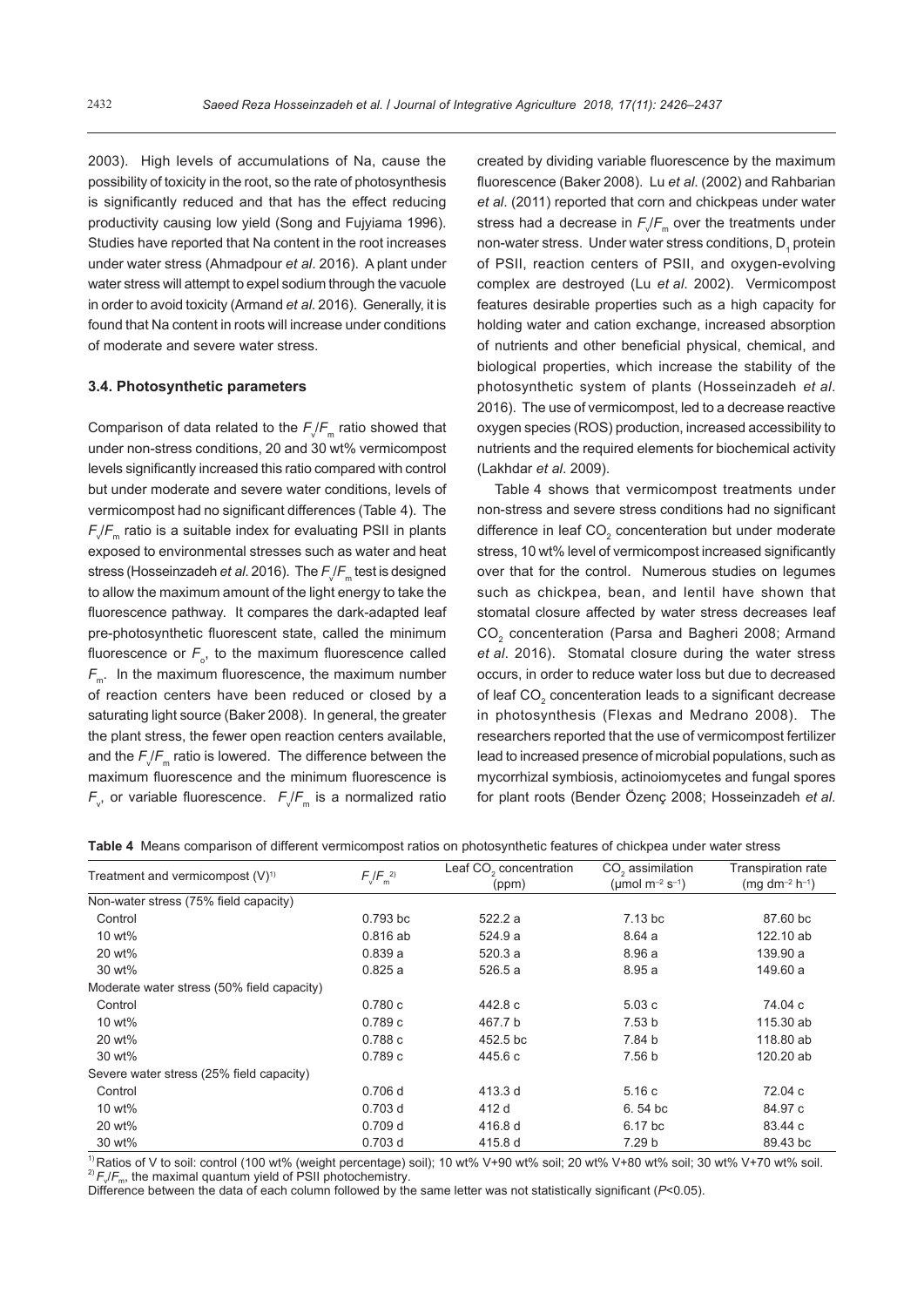2017). Microbial populations such as mycorrhizal fungi require plant carbohydrates for metabolism and probably accumulate sugars from the roots, decreasing the sugar content of the plant. Because sugars are compatible osmolytes and regulate osmotic pressure in the roots that improves tolerance to water stress (Huerta *et al*. 2010). In an experiment was investigated, application of vermicompost fertilizer increases CO<sub>2</sub> production in the soil surrounding a plant and increases microbial activity by contributing organic material to the soil (Marinari *et al*. 2000). Increased production of CO<sub>2</sub> in the root environment plays an important role in providing CO<sub>2</sub> photosynthesis (Bender Özenç 2008).

Comparison of means for the interaction of vermicompost and water stress on the CO $_{\tiny 2}$  assimilation indicated that under non-water stress and moderate stress, all vermicompost treatments (10, 20, and 30 wt%) significantly increased  $\mathrm{CO}_2$  assimilation over the control levels but under severe water conditions, 30 wt% of vermicompost significantly enhanced CO $_{\tiny 2}$  assimilation compared with control treatment (Table 4). Several studies have shown that water stress lowers CO<sub>2</sub> assimilation (Pagter *et al.* 2005; Flexas and Medrano 2008; Armand *et al*. 2016). Vermicompost with high porosity and high water maintain plays a key role in reducing the negative effects of water stress such as closure of the stomata and leaf CO<sub>2</sub> concenteration (Huerta *et al.* 2010; Hosseinzadeh *et al*. 2017). Decrease closure of the stomata and increases the supply of CO<sub>2</sub> necessary for Rubisco enzyme leads to increase in CO $_2$  assimilation (Flexas and Medrano 2008). Humic acid is a structural component of vermicompost fertilizer and researchers reported that these compounds have a high absorption capacity of metals and essential elements such as Zn, K, Fe, N, Mg, and Ca (Matos and Arruda 2003). Negatively charged groups in humic compounds are responsible for the uptake of positively charged elements (Matos and Arruda 2003). Some of these elements have an important role in the activation of photosynthesis enzymes or antioxidant enzymes (Bender Özenç 2008). In general, the results of this study showed that the use of vermicompost fertilizer increased net-photosynthesis (CO $_{\rm 2}$  assimilation) by uptake absorption of nutrients and providing of available water.

Results showed that transpiration in response to 20 and 30 wt% vermicompost treatments showed a significant increase compared with control treatment under nonwater conditions. In moderate stress conditions, all levels of vermicompost resulted in a significant increase in transpiration, but in severe stress conditions, there was no significant difference (Table 4). Reduction of transpiration under water stress is a mechanism for the preventation of water loss but the hurts to the transport of active and passive in phloem and xylem vessels, respectively (Bender Özenç

2008). Reducing transpiration resulting in a decrease in water absorption in the xylem vessel (Armand *et al*. 2016). With impaired leaf transpiration, the uptake of water and nutrients from the roots is stopped. There is a direct relation between active and passive transport. Therefore, translocation of phloem is impaired (Rahbarian *et al*. 2011). Several studies have reported that an efficient mechanism for adjusting the transpiration better tolerated conditions of water stress (Yordanov *et al*. 2003; Rahbarian *et al*. 2011). Such plants have the more tolerant and better growth because they are able to preserve active and passive transport (Ganjeali *et al*. 2011). Microorganisms on the vermicompost such as mycorrhizal fungi lead to increase in root water uptake (Atik 2013). Therefore, vermicompost with more water preserve and absorption in roots leads to less stomatal closure and increased transpiration.

#### **3.5. Proline and protein contents**

Results showed that under moderate stress and non-water stress, 20 and 30 wt% levels of vermicompost treatments led to a significant increase in the root proline content in comparison with the control but there was no significant difference between treatments under severe water stress conditions (Table 3). Increased proline under environmental stresses (such as water shortage, salt stress, heat stress and heavy metals stress) is indicative of a plant response to water deficit stress (Yordanov *et al*. 2003). High accumulation of proline in cells under stress conditions protects cells subjected to stress conditions and prevents toxicity from affecting plant cells (Rahbarian *et al*. 2012). Proline also affects on osmoregulation, membrane stability, detoxification, pH adjustment of the cytosol, and maintaining the structure of enzymes in a cell (Bian and Jiang 2008). Plants with more tolerance to water stress have more ability in the synthesis of proline (Bian and Jiang 2008). Atik (2013) reported that an advantage of using vermicompost in soil is that the microorganisms in vermicompost increase nitrogen availability to plants. Similar results were also reported in other research citing that using vermicompost would increase organic matter and total N content in the soil (Atiyeh *et al*. 2002; Huerta *et al*. 2010). Proline is a nitrogencontaining compound; therefore, increased N uptake by plants leads to raised proline biosynthesis, which results in increased proline content in plants (Armand *et al*. 2016).

Comparison of mean data on protein content of root demonstrated that under non-stress and moderate water conditions, the vermicompost treatments had significant effects on protein content but under severe water conditions, vermicompost treatments had no significant effect on this trait (Table 3). Water stress changed some metabolism pathways in addition to reducing plant growth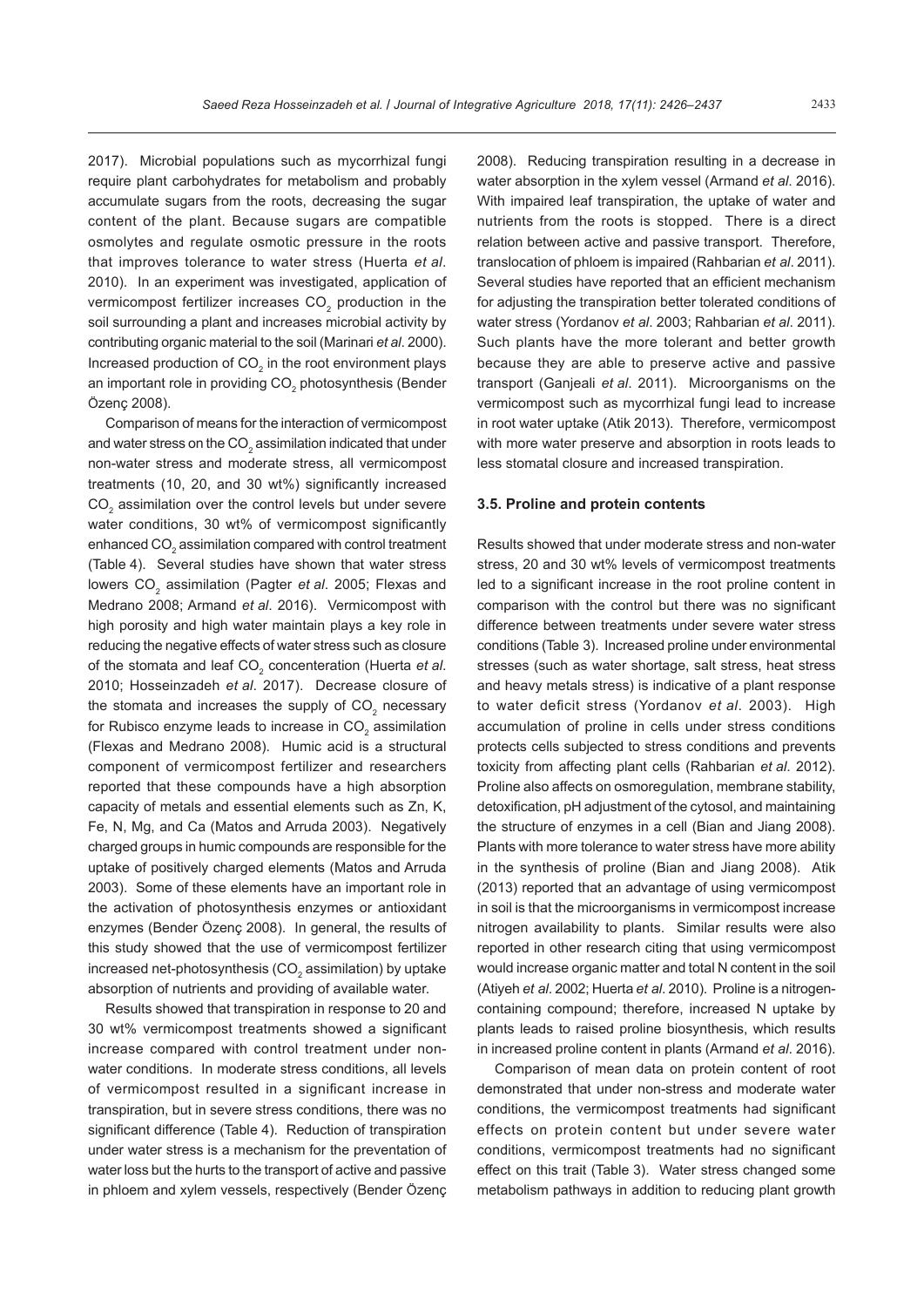and development (Demirevska *et al*. 2008; Ahmadpour *et al*. 2016). These changes can make plants resistant to stress (Bian and Jiang 2008). During dehydration, intense and prolonged stress caused by reduced water availability increases the compatible osmolites inside the root cells, which increases osmotic potential (Bian and Jiang 2008). Expression of a series of proteins increases under abiotic stress conditions such as drought, salinity, heat, and cold. These proteins play a role in plant adjustment to stress conditions. Moreover, they have an important role in osmotic adjustment by plants under conditions of drought and salinity (Armand *et al*. 2016). The soluble proteins in roots are as follows: dehydrins, synthesis enzymes of metabolites and heat-shock proteins (Hsps) (Demirevska *et al*. 2008). Accumulation of solutes such as proline and soluble protein, leads to reduction of root cells osmotic potential therefore, plays an important role in increasing the uptake of water from the soil and maintain turger pressure (Rahbarian *et al*. 2012). The important feature of vermicompost fertilizer is an increase of some soil microbial populations such as nitrogen stabilizers, actinomycetes, fungi spores, and mycorrhizal symbiosis with the roots of plants (Hosseinzadeh *et al*. 2017). Nitrogenous heterocycles are the raw materials required for protein biosynthesis so an increase in protein content in leaves is directly related to an increase of nitrogen uptake by the plants (Atik 2013; Hosseinzadeh *et al*. 2016).

## **3.6. Antioxidant enzymes activity**

Results of Table 5 showed that under non-stress, vermicompost levels resulted in a significant decrease in CAT enzyme compared with the control. Under moderate

and severe water conditions, CAT enzyme activity showed no significant difference compared to the controls (Table 5). Comparison of data means (Table 5) for the combined effects of vermicompost fertilizer and water stress showed that severe water stress led to a significant increase in SOD activity compared to non-stress treatment but there was no significant difference in comparison between, levels of vermicompost and control under all stress treatments. Comparison of data means show that under stress treatments (non-stress, moderate and severe water stress), all levels of vermicompost had significantly decreased POX activity compared to the controls (Table 5). ROS are produced in plants under water stress conditions and at low concentrations as a secondary messenger have a role in signal transduction pathways (Eraslan *et al*. 2007) but in high concentrations will result in the destruction of the membrane, destruction of photosystems (PSI and PSII) and reduction of photosynthetic pigments, deactivation of enzymes (Rahbarian *et al*. 2011). Chloroplasts and mitochondria are two major sites for electron transfer cycles in plant cells and are always at risk of the production of ROS (Armand *et al*. 2016). ROS production is one of consequences of stomatal closure under water stress. As a result, there is a decrease in CO<sub>2</sub> concentration in the leaf mesophyll and accumulation of NADPH, in this state,  $O<sub>2</sub>$ acts as an alternative receiver of electrons and superoxide radicals are formed (Hosseinzadeh *et al*. 2017). Antioxidant enzymes play considerable roles in helping plant cells to eliminate ROS (Armand *et al*. 2016). The most important challenge to SOD enzyme activity is the difference in activity in different species of plants (Rahbarian *et al*. 2012). Researchers have declared that increased SOD

**Table 5** Means comparison of different vermicompost ratios on biochemical features of chickpea under water stress<sup>1)</sup>

|                                            | Proline              | Content soluble          | POX activity             | CAT activity                      | SOD activity                      |
|--------------------------------------------|----------------------|--------------------------|--------------------------|-----------------------------------|-----------------------------------|
| Treatment and vermicompost $(V)^{2}$       | $(mq q^{-1}$ dry DW) | protein (mg $g^{-1}$ DW) | $(U \mu g^{-1}$ protein) | (U $\mu$ g <sup>-1</sup> protein) | (U $\mu$ g <sup>-1</sup> protein) |
| Non-water stress (75% field capacity)      |                      |                          |                          |                                   |                                   |
| Control                                    | 1.08 <sub>e</sub>    | 56.23 c                  | 0.373e                   | $0.308$ bc                        | 1.03 e                            |
| 10 wt%                                     | $1.28$ bcde          | 80.96 ab                 | 0.226f                   | $0.244$ d                         | $1.11$ de                         |
| 20 wt%                                     | $1.52$ ab            | 81.74 ab                 | 0.208f                   | 0.249d                            | $1.10$ de                         |
| 30 wt%                                     | 1.65a                | 88.39 a                  | 0.197f                   | $0.241$ d                         | 0.97e                             |
| Moderate water stress (50% field capacity) |                      |                          |                          |                                   |                                   |
| Control                                    | 1.09 <sub>e</sub>    | 71.25 b                  | $0.692$ ab               | $0.338$ abc                       | 1.64c                             |
| 10 wt%                                     | $1.24$ de            | 85.81 a                  | 0.492 cde                | $0.281$ cd                        | 1.76 <sub>b</sub> c               |
| 20 wt%                                     | $1.43$ abcd          | 84.69 a                  | 0.471 cde                | $0.294$ bcd                       | 1.39 cd                           |
| 30 wt%                                     | $1.49$ abc           | 86.88 a                  | $0.436$ de               | $0.286$ cd                        | 1.62c                             |
| Severe water stress (25% field capacity)   |                      |                          |                          |                                   |                                   |
| Control                                    | 1.27 cde             | 81.05 ab                 | 0.745a                   | 0.370a                            | 2.31a                             |
| 10 wt%                                     | $1.40$ bcd           | 86.87 a                  | $0.587$ bc               | $0.348$ ab                        | 2.33a                             |
| 20 wt%                                     | $1.51$ abc           | 89.94 a                  | $0.535$ cd               | $0.351$ ab                        | $2.01$ ab                         |
| 30 wt%                                     | $1.45$ abcd          | 94.35 a                  | 0.488 cde                | $0.352$ ab                        | 2.10ab                            |

<sup>1)</sup> DW, dry weight; POX, peroxidase enzyme; CAT, catalase enzyme; SOD, superoxide dismutase enzyme.<br><sup>2)</sup> Ratios of V to soil: control (100 wt% (weight percentage) soil); 10 wt% V+90 wt% soil; 20 wt% V+80 wt% soil; 30 wt% Difference between the data of each column followed by the same letter was not statistically significant (*P*<0.05).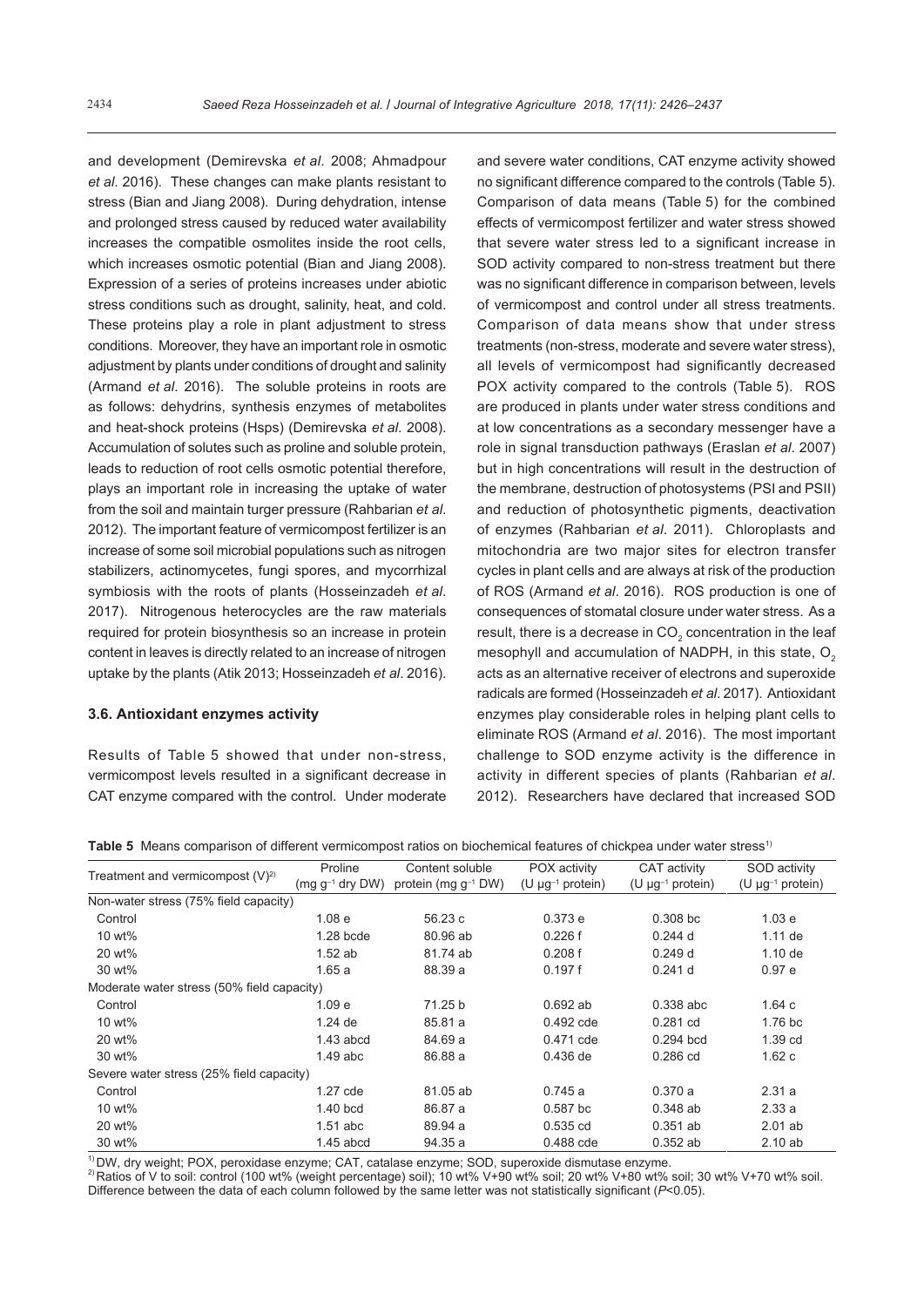activity under condition of water stress demonstrates a plant's capacity to remove ROS in cells (Terzi and Kadioglu 2006). SOD is a plant's first stage of defense against ROS and is one of the most important refiners of superoxide. As a result of this enzyme activity, superoxide converts to  $H_2O_2$  and  $O_2$ . The hydrogen peroxide produced by POX is then refined (Armand *et al*. 2016). This study has demonstrated that SOD activity under conditions of severe and moderate water stress, regardless of vermicompost application, showed a significant increase compared with non-stress conditions. CAT acts as an antioxidant enzyme and plays an important role in removing and sweeping of produced  ${\sf H}_{\mathfrak{2}}{\sf O}_{\mathfrak{2}}$  in peroxisomes and reduces the damaging effects of ROS (Rahbarian *et al*. 2012). The trend of variation in CAT activity under stress conditions such as drought and salinity is species dependent so that in some species an increase in tension may lead to an increase of CAT enzyme activity. However, in other species there may be a decrease (Misra and Gupta 2006; Rahbarian *et al*. 2012). POX is often considered as an antioxidant enzyme that protects cells against  $H_2O_2$  penetration and ROS. CAT and POX activities under conditions of water stress represent formation of a large amount of  $\mathsf{H}_{\mathsf{2}}\mathsf{O}_{\mathsf{2}}$  during water stress (Misra and Gupta 2006). Previous studies have shown that water stress increases POX and CAT enzymes activities because ROS could be eliminated in cells. The researchers also stated that under these circumstances, increased POX and CAT enzymes activities are directly related to the increase of the production of enzymes and reduction of enzyme degradation (Misra and Gupta 2006; Armand *et al*. 2016). This decrease of POX and CAT activities using vermicompost in water deficit conditions was probably due to the physical and biological structure of vermicompost. The porous structure of vermicompost has good water retention properties and is able to hold a lot of water (Hosseinzadeh *et al*. 2017). By increasing the microbial population, nitrogen stabilizers and the availability of the required mineral nutrients are decreased in conditions of water stress (Huerta *et al*. 2010).

## **4. Conclusion**

We demonstrated that under non-stress condition, different ratios of vermicompost fertilizer (20 and 30 wt%) could improve photosynthetic and physiological parameters. Under moderate stress conditions, 30 wt% of vermicompost fertilizer significantly increased photosynthetic pigments, CO<sub>2</sub> assimilation rate, internal leaf CO<sub>2</sub> concentration, transpiration, the maximal quantum yield of PSII photochemistry (*F<sub>V</sub>F*<sub>m</sub>), concentrations of Ca and K in root and leaf tissues, proline and soluble protein contents in root tissues. Vermicompost fertilizer treatments significantly

decreased values of POX and CAT enzyme activity compared with the control, but the activity of superoxide dismutase was not significantly different. This study confirmed that water stress significantly lowered all studied traits. Nevertheless, the application of vermicompost fertilizer did improve photosynthetic and physiological response under non-stress and moderate stress conditions, but no positive effect was determined under severe water stress.

## **Acknowledgements**

The authors would like to thank Mrs. Raheleh Ahmadpour at Khatam-Alanbia University, Iran of Technology for valuable contribution to this study.

## **References**

- Ahmadpour R, Hosseinzadeh S R, Armand N. 2016. Evaluation of methanol role in reducing the negative effects of water deficit stress in lentil (*Lens culinaris* Medik). *Journal of Plant Process and Function*, **5**, 1–13. (in Persian)
- Ahmed S, Nawata E, Hosokawa M, Domae Y, Sakuratani T. 2002. Alterations in photosynthesis and some antioxidant enzymatic activity of mungbean subjected to waterlogging. *Journal of Plant Science*, **163**, 117–123.
- Amiri H, Ismaili A, Hosseinzadeh S R. 2017. Influence of vermicompost fertilizer and water deficit stress on morphophysiological features of chickpea (*Cicer arietinum* L. *cv*. karaj). *Compost Science and Utilization*, **25**, 152–165.
- Armand N H, Amiri H, Ismaili A. 2016. Interaction of methanol spray and water-deficit stress on photosynthesis and biochemical characteristics of *Phaseolus vulgaris* L. *cv*. Sadry. *Photochemistay and Photobiology*, **92**, 102–110.
- Arndt S K, Clifford S C, Wanek W, Jones H G, Popp M. 2001. Physiological and morphological adaptations of the fruit tree *Ziziphus rotundifolia* in response to progressive drought stress. *Tree Physiology*, **21**, 705–715.
- Atik A. 2013. Effects of planting density and treatment with vermicompost on the morphological characteristics of Oriental Beech (*Fagus orientalis* Lipsky.). *Compost Science and Utilization*, **21**, 87–98.
- Atiyeh R M, Arancon N Q, Edwards C A, Metzger J D. 2002. Incorporation of earthworm processed organic wastes into greenhouse container media for production of marigolds. *Bioresource Technology*, **81**, 103–108.
- Baker N R. 2008. Chlorophyll fluorescence: A probe of photosynthesis *in vivo*. *Annual Review of Plant Biology*, **59**, 89–113.
- Bates L S, Waldern R P, Teare I D. 1973. Rapid determination of free proline for water stress studies. *Plant Soil and Environment*, **39**, 205–207.
- Beauchamp C, Fridovich I. 1971. Superoxide dismutase: Improved assays and applicable to acryl amide gels. *Annual*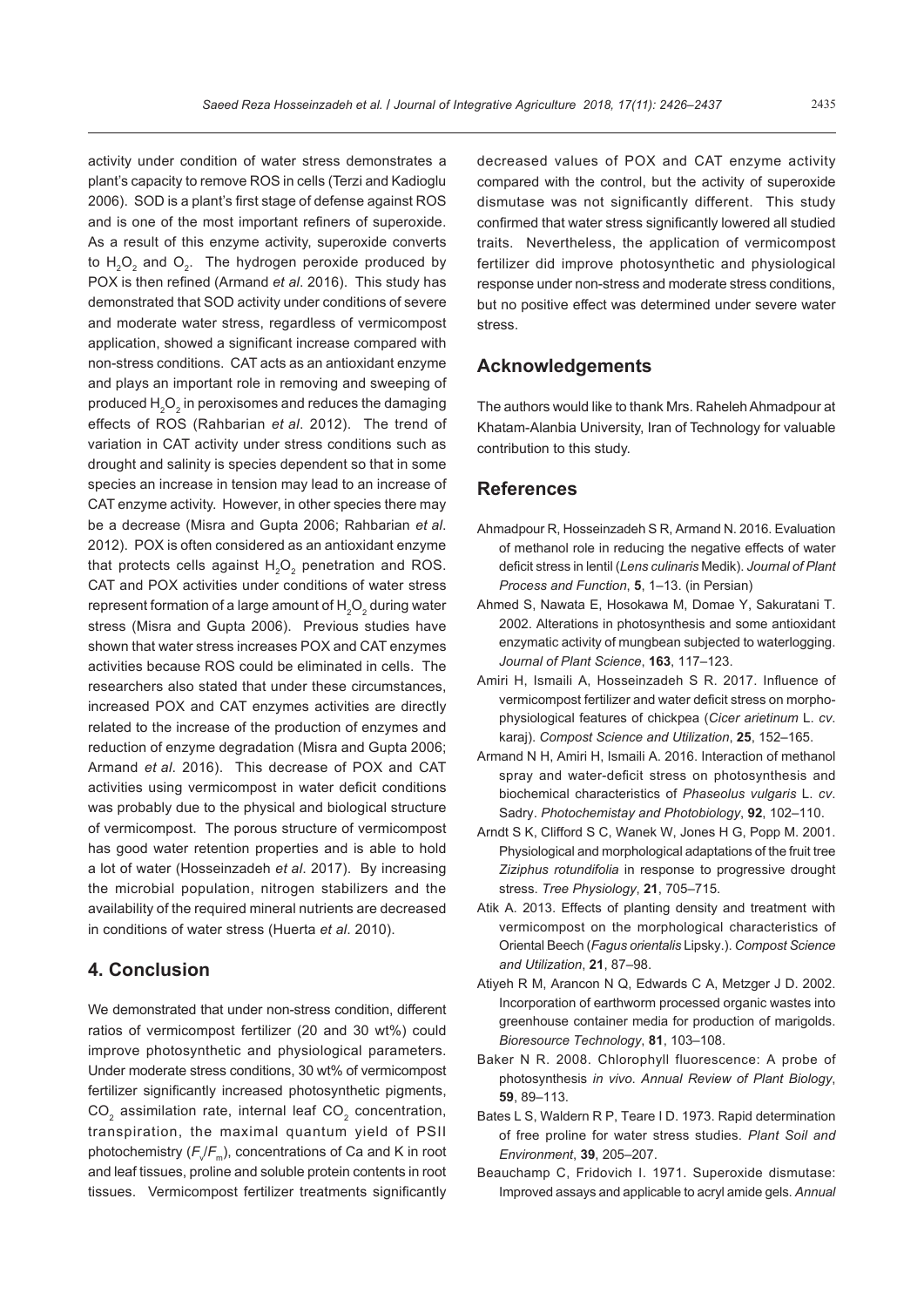*Biochemistary*, **44**, 276–287.

- Bender Özenç D. 2008. Growth and transpiration of tomato seedlings grown in hazelnut husk compost under waterdeficit stress. *Compost Science and Utilization*, **16**, 125–138.
- Bian S, Jiang Y. 2008. Reactive oxygen species, antioxidant enzyme activities and gene expression patterns in leaves and roots of Kentucky bluegrass in response to drought stress and recovery. *Scientia Horticulturae*, **120**, 264–270.
- Bowden C L, Evanylo G K, Zhang X, Ervin E H, Seiler J R. 2010. Soil carbon and physiological responses of corn and soybean to organic amendments. *Compost Science and Utilization*, **18**, 162–173.
- Cakmak I. 2005. The role of potassium in alleviating detrimental effects of abiotic stresses in plants. *Journal of Plant Nutrition and Soil Science*, **168**, 521–530.
- Canci H, Toker C. 2009a. Evaluation of annual wild *Cicer*  species for drought and heat resistance under field conditions. *Genetic Resources and Crop Evolution*, **56**, 1–6.
- Canci H, Toker C. 2009b. Evaluation of yield criteria for drought and heat resistance in chickpea (*Cicer arietinum* L.). *Journal of Agronomy and Crop Science*, **195**, 47–54.
- Chandlee J M, Scandalios J G. 1984. Analysis of variants affecting the catalase development program in maize scutellum. *Theorical of Application Genetics*, **69**, 71–77.
- Chapman H D, Pratt P F. 1982. *Method of Analysis for Soil*, *Plants and Water*. Chapman Publisher, Riverside, CA.
- Demirevska K, Simova-Stoilova L, Vassileva I, Vaseva B, Grigorova B, Feller U. 2008. Drought-induced leaf protein alteration in sensitive and tolerant wheat varieties. *Apply Plant Physiology Journal*, **34**, 79–102.
- Eraslan F, Inal A, Savasturk O, Gunes A. 2007. Changes in antioxidative system and membrane damage of lettuce in response to salinity and boron toxicity. *Scientia Horticulturae*, **114**, 5–10.
- Flexas J, Medrano H. 2008. Drought-inhibition of photosynthesis in  $\mathsf{C}_\mathfrak{z}$  plants: Stomatal and non-stomatal limitation revisited. *Annual Botany*, **183**, 183–189.
- Ganjeali A, Kafi M. 2007. Genotypic differences for allometric relationships between root and shoot characteristics in chickpea (*Cicer arietinum* L.). *Pakistan Journal of Botany*, **39**, 1523–1531.
- Ganjeali A, Nezami A. 2008. *Ecophysiology and Determinatives Yield of Pulses in Pulses*. Publications Jahad University of Mashhad, Iran. (in Persian)
- Ganjeali A, Porsa H, Bagheri A. 2011. Assessment of Iranian chickpea (*Cicer arietinum* L.) germplasms for drought tolerance. *Agricultural Water Management*, **98**, 1477–1484.
- Guerfel M, Baccouri O, Boujnah D, Cha W, Zarrouk M. 2008. Impacts of water stress on gas exchange, water elations, chlorophyll content and leaf structure in the two main *Tunisian olive* (*Olea europaea* L.) cultivars. *Scientia Horticulturae*, **1**, 1–7.
- Hafsi C, Lakhdar A, Rabhi M, Debez A, Abdelly C, Ouerghi Z. 2007. Interactive effects of salinity and potassium availability on growth, water status, and ionic composition of *Hordeum*

*maritimum*. *Journal of Plant Nutrition and Soil Science*, **170**, 469–473.

- Hosseinzadeh S R, Amiri H, Ismaili A. 2016. Effect of vermicompost fertilizer on photosynthetic characteristics of chickpea (*Cicer arietinum* L.) under drought stress. *Photosynthetica*, **54**, 87–92.
- Hosseinzadeh S R, Amiri H, Ismaili A. 2017. Nutrition and biochemical responses of chickpea (*Cicer arietinum* L.) to vermicompost fertilizer and water deficit stress. *Journal of Plant Nutrition*, **40**, 2259–2268.
- Hu Y C, Schmidhalter U. 2005. Drought and salinity: A comparison of their effects on mineral nutrition of plants. *Journal of Plant Nutrition and Soil Science*, **168**, 541–549.
- Huerta E, Vidal O, Jarquin A, Geissen V, Gomez R. 2010. Effect of vermicompost on the growth and production of amashito pepper, interactions with earthworms and rhizobacteria. *Compost Science and Utilization*, **18**, 282–288.
- Ilan I. 1971. Evidence for hormonal regulation of the selectivity of ion uptake by plant cells. *Physiologia Plantarum*, **25**, 230–233.
- Jat R S, Ahlawat I P S. 2006. Direct and residual effect of vermicompost, biofertilizers and phosphorus on soil nutrient dynamics and productivity of chickpea-fodder maize sequence. *Journal of Sustainable Agriculture*, **28**, 41–54.
- Kauser R, Athar R, Ashraf M. 2006. Chlorophyll fluorescence, a potential indicator for assessment of water stress tolerance in canola (*Brassica napus* L.). *Pakistan Journal of Botany*, **38**, 1501–1509.
- Lakhdar A, Rabhi M, Ghnaya T, Montemurro F, Jedidi N, Abdelly C. 2009. Effectiveness of compost use in salt-affected soil. *Hazardous Materials*, **171**, 29–37.
- Lichtenthaler H K. 1987. Chlorophylls and carotenoids, pigments of photosynthetic membrane. *Methology Enzyme Journal*, **148**, 350–382.
- Loggini B, Scartazza A, Brugonli E, Navari-Izzo F. 1999. Antioxidative defense system, pigment composition, and photosynthetic efficiency in two wheat cultivars subjected to water. *Plant Physiology*, **119**, 1091–1099.
- Lowry O H, Rosebrough N J, Farr A L, Randapp R J. 1951. Protein measurement with the folin phenol reagent. *Journal of Chemistry*, **191**, 265–275.
- Lu Q, Lu C, Zhang J, Kuang T. 2002. Photosynthesis and chlorophyll *a* fluorescence during flag leaf senescence of field-grown wheat plants. *Journal of Plant Physiology*, **159**, 1173–1178.
- Marinari S, Masciandaro G, Ceccanti B, Grego S. 2000. Influence of organic and mineral fertilisers on soil biological and physical properties. *Bioresource Technology*, **72**, 9–17.
- Matos G D, Arruda M A Z. 2003. Vermicompost as natural adsorbent for removing metal ions from laboratory effluents. *Process Biochemistry*, **39**, 81–88.
- Misra N, Gupta A K. 2006. Effect of salinity and different nitrogen sources on the activity of antioxidant enzymes and indole alkaloid content in *Catharanthus roseus* seedlings. *Journal of Plant Physiology*, **163**, 310–325.
- Mssacci A, Nabiev S M, Pietrosanti L, Nematov S K, Chernikova